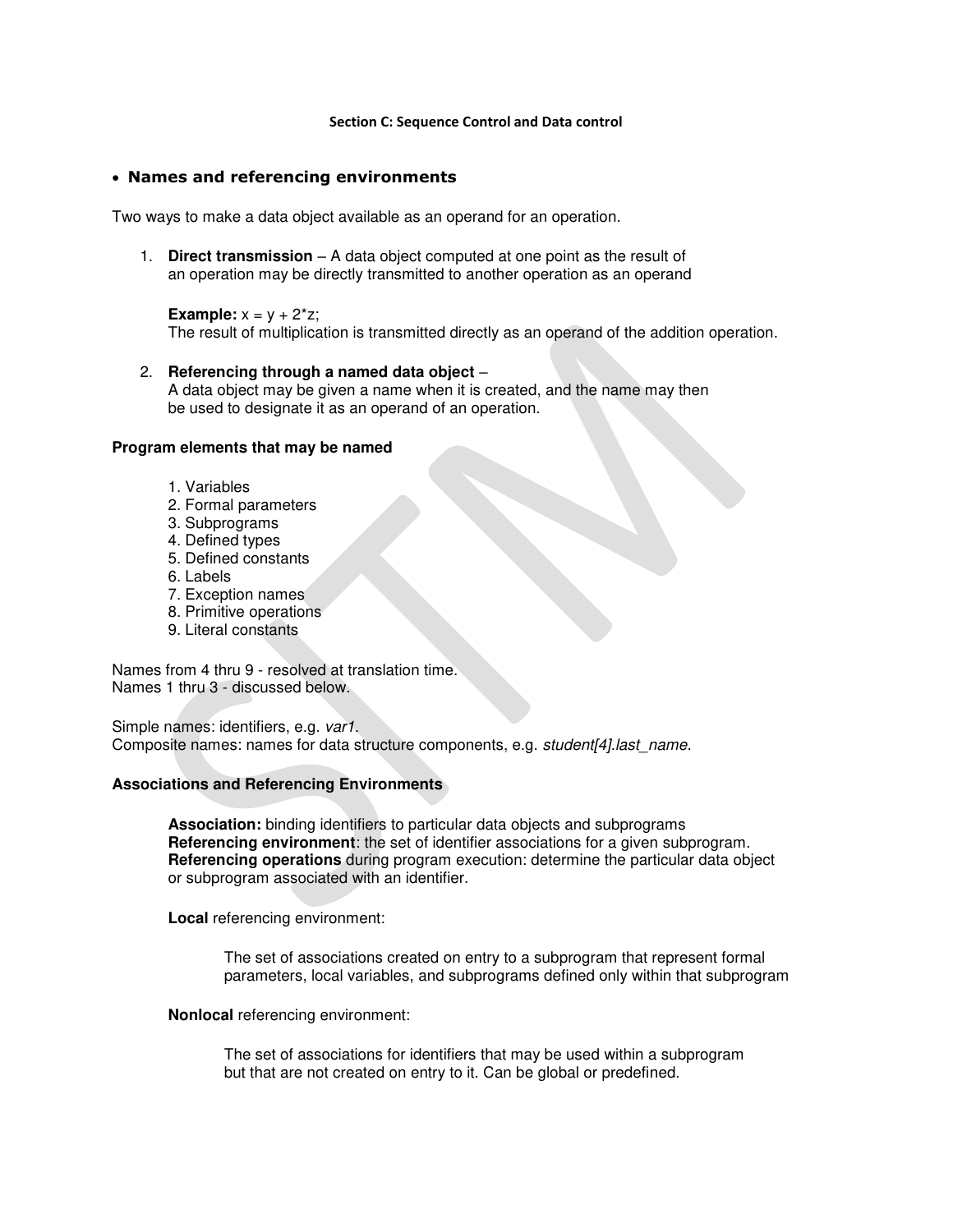**Global** referencing environment: associations created at the start of execution of the main program, available to be used in a subprogram,

**Predefined** referencing environments: predefined association in the language definition.

## **Visibility of associations**

Associations are visible if they are part of the referencing environment. Otherwise associations are hidden

# **Dynamic scope of associations**

The set of subprogram activations within which the association is visible

# **Aliases for data objects**: Multiple names of a data object

- separate environments no problem
- in a single referencing environment called aliases.

## Problems with aliasing

- Can make code difficult to understand for the programmer.
- Implementation difficulties at the optimization step difficult to spot interdependent statements not to reorder them

# **Static and dynamic scope**

The **dynamic scope of an association** for an identifier is that set of subprogram activations in which the association is visible during execution.

## **Dynamic scope rules**

**relate references with associations** for names during program execution.

The **static scope of a declaration** is that part of the program text where a use of the identifier is a reference to that particular declaration of the identifier.

## **Static scope rules**

**relate references with declarations** of names in the program text.

Importance of static scope rules - recording information about a variable during translation.

# **Block structure**

Block-structured languages (Pascal):

- Each program or subprogram is organized as a set of nested blocks.
- The chief characteristic of a block is that it introduces a new local referencing environment.

Static scope rules for block-structured programs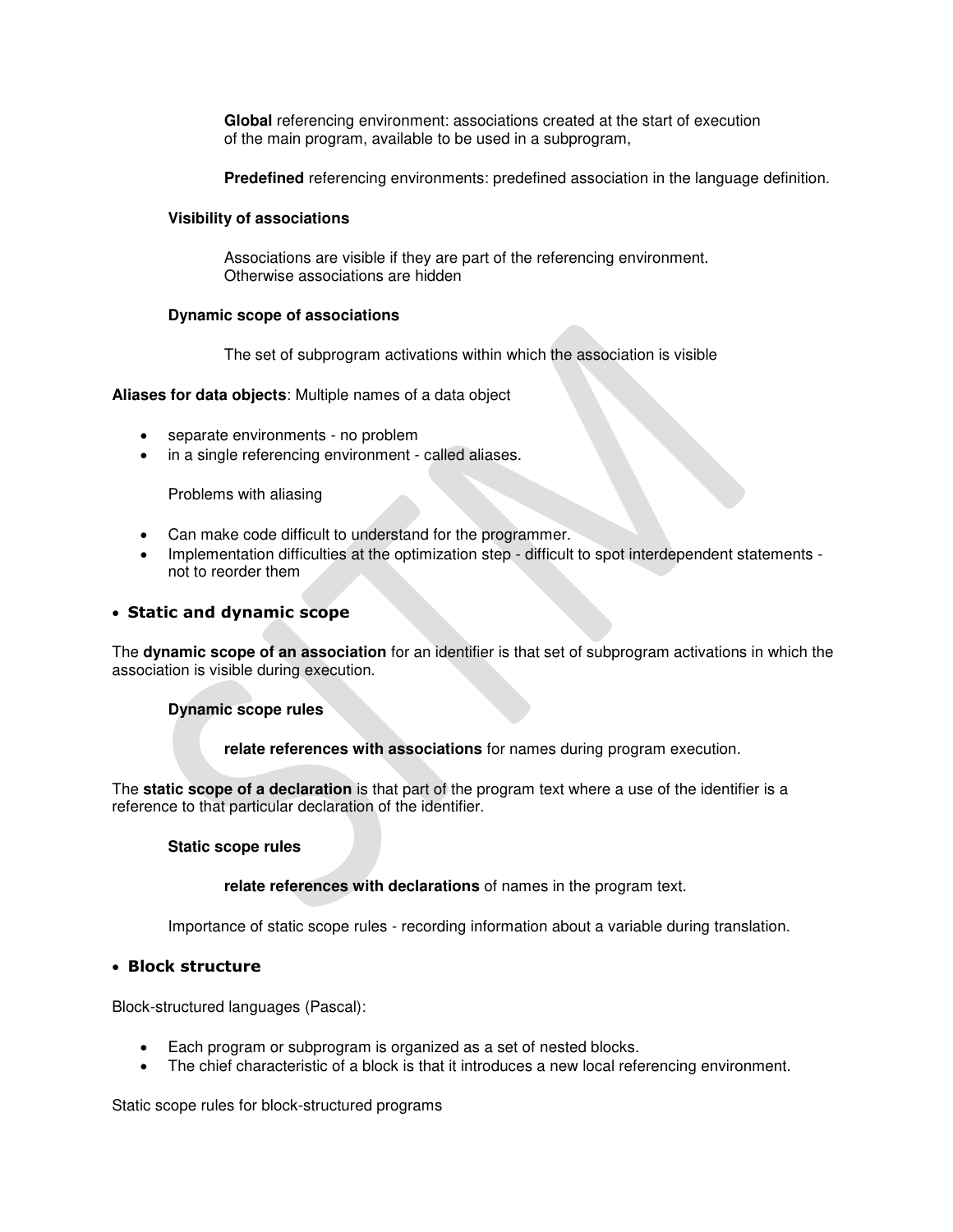

# **Local data and local referencing environments**

**Local environment of a subprogram**: various identifiers declared in the subprogram variable names, parameters, subprogram names.

**Static scope rules:** implemented by means of a table of the local declarations **Dynamic scope rules:** two methods:

- **Retention** associations and the bound values are retained after execution.
- **Deletion** associations are deleted. (For further explanation and example see Figure 9.9 on p. 369)

## **Implementation of dynamic scope rules in local referencing environments**:

by means of a local environment table to associate names, types and values.

**Retention:** the table is kept as part of the code segment **Deletion:** the table is kept as part of the activation record, destroyed after each execution.

**Parameter transmission**

Subprograms need mechanisms to exchange data.

**Arguments** - data objects sent to a subprogram to be processed

Obtained through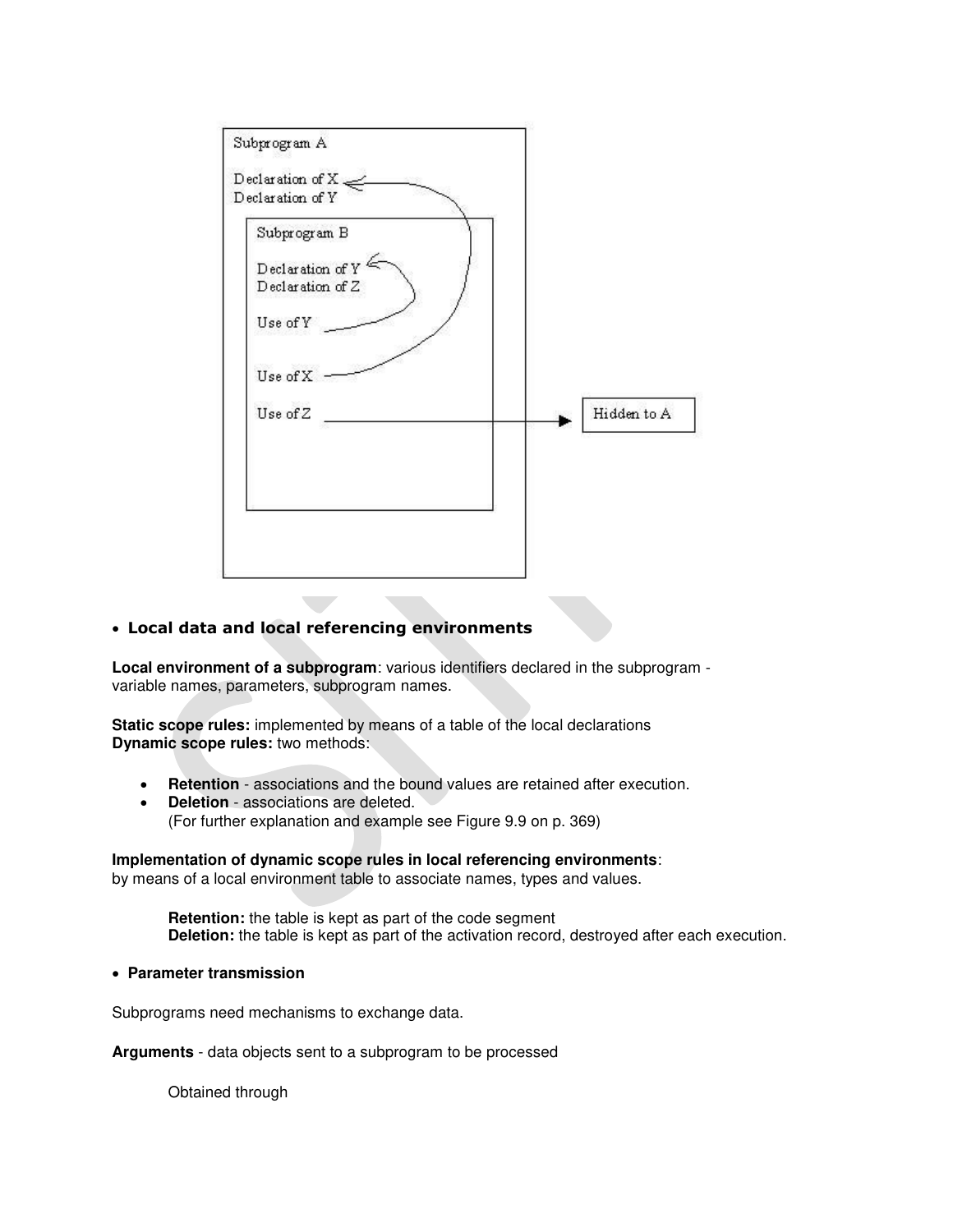- parameters
- non-local references

**Results** - data object or values delivered by the subprogram

Returned through

- parameters
- assignments to non-local variables
- explicit function values

## 1. **Actual and Formal Parameters**

**A formal parameter** is a particular kind of local data object within a subprogram. It has a name, the declaration specifies its attributes.

**An actual parameter** is a data object that is shared with the caller subprogram. Might be:

- o a local data object belonging to the caller,
- o a formal parameter of the caller,
- o a nonlocal data object visible to the caller,
- o a result returned by a function invoked by the caller and immediately transmitted to the called subprogram.

### **Establishing a Correspondence**

**Positional correspondence** – pairing actual and formal parameters based on their respective positions in the actual- and formal- parameter lists.

**Correspondence by explicit name** – the name is paired explicitly by the caller.

## 2. **Methods for transmitting parameters**

**Call by name** – the actual parameter is substituted in the subprogram.

**Call by reference** – a pointer to the location of the data object is made available to the subprogram. The data object does not change position in memory.

**Call by value** – the value of the actual parameter is copied in the location of the formal parameter.

**Call by value-result** – same as call by value, however at the end of execution the result is copied into the actual parameter.

**Call by constant value** – if a parameter is transmitted by constant value, then no change in the value of the formal parameter is allowed during program execution.

**Call by result** – a parameter transmitted by result is used only to transmit a result back from a subprogram. The initial value of the actual-parameter data object makes no difference and cannot be used by the subprogram.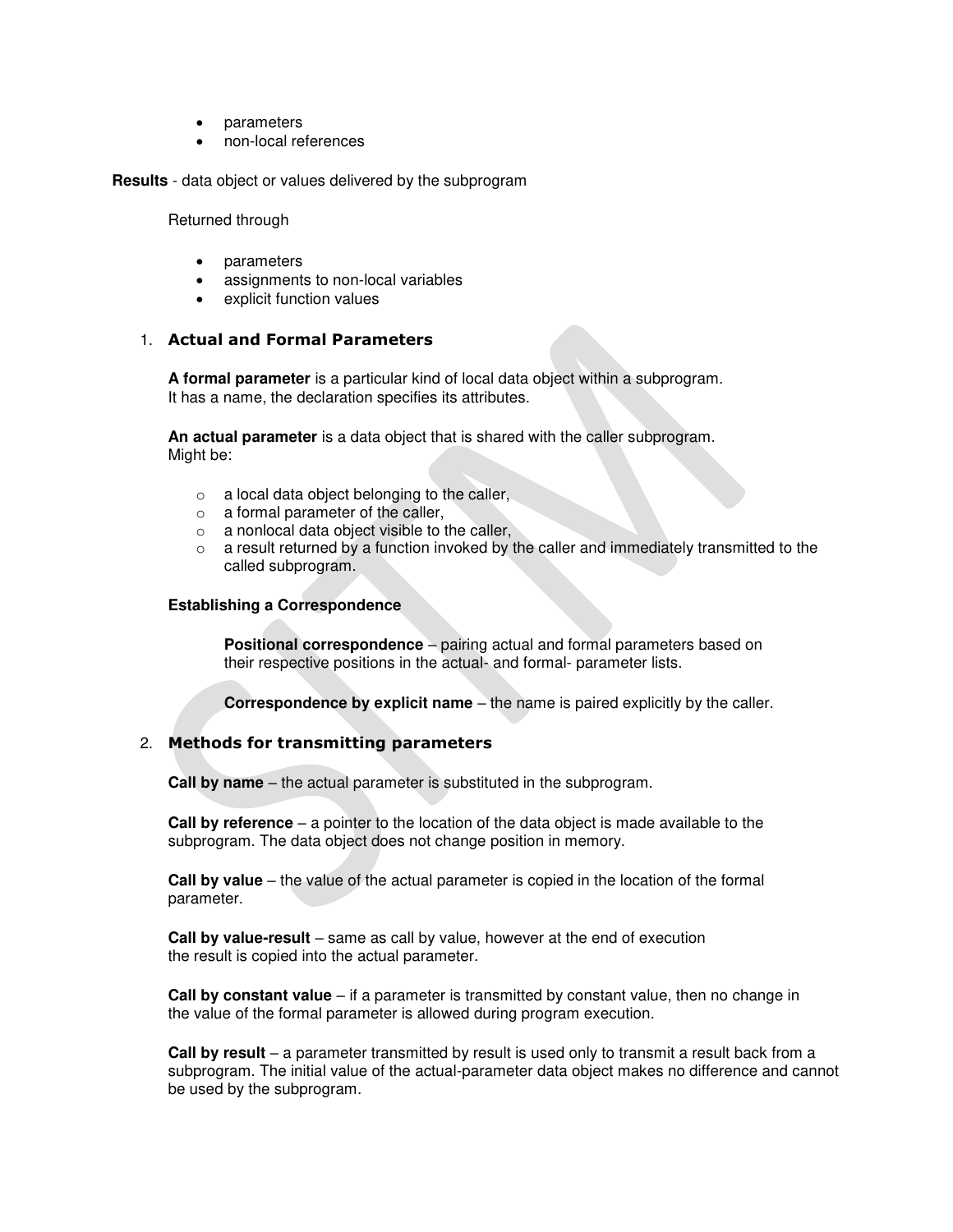Note: Often "pass by" is used instead of "call by" .

# **Examples:**

| Pass by name in Algol  | Pass by reference in FORTRAN |
|------------------------|------------------------------|
| procedure $S$ (el, k); | SUBROUTINE S (EL, K)         |
| integer $el$ , $k$ ;   | $K = 2$                      |
| begin                  | $EL = 0$                     |
| $k := 2$ ; el := 0     | <b>RETURN</b>                |
| end;                   | END                          |
| $A[1] := A[2] := 1;$   | $A(1) = A(2) = 1$            |
| $i := 1;$              | $I = 1$                      |
| $S(A[i], i)$ ;         | CALL S $(A(I), I)$           |

# **Pass by name:**

After calling  $S(A[i],i)$ , the effect is as if the procedure were

```
i := 2;
```

```
A[i] := 0;
```
As a result A[2] becomes 0.

On exit we have

 $i = 2$ ,  $A[1] = 1$ ,  $A[2] = 0$ .

# **Pass by reference:**

Since at the time of call **i** is 1, the formal parameter **el** is linked to the address of A(1).

Thus it is  $A(1)$  that becomes 0.

On exit we have:  $i = 2$ ,  $A(1) = 0$ ,  $A(2) = 1$ 

# 3. **Transmission semantics**

Types of parameters: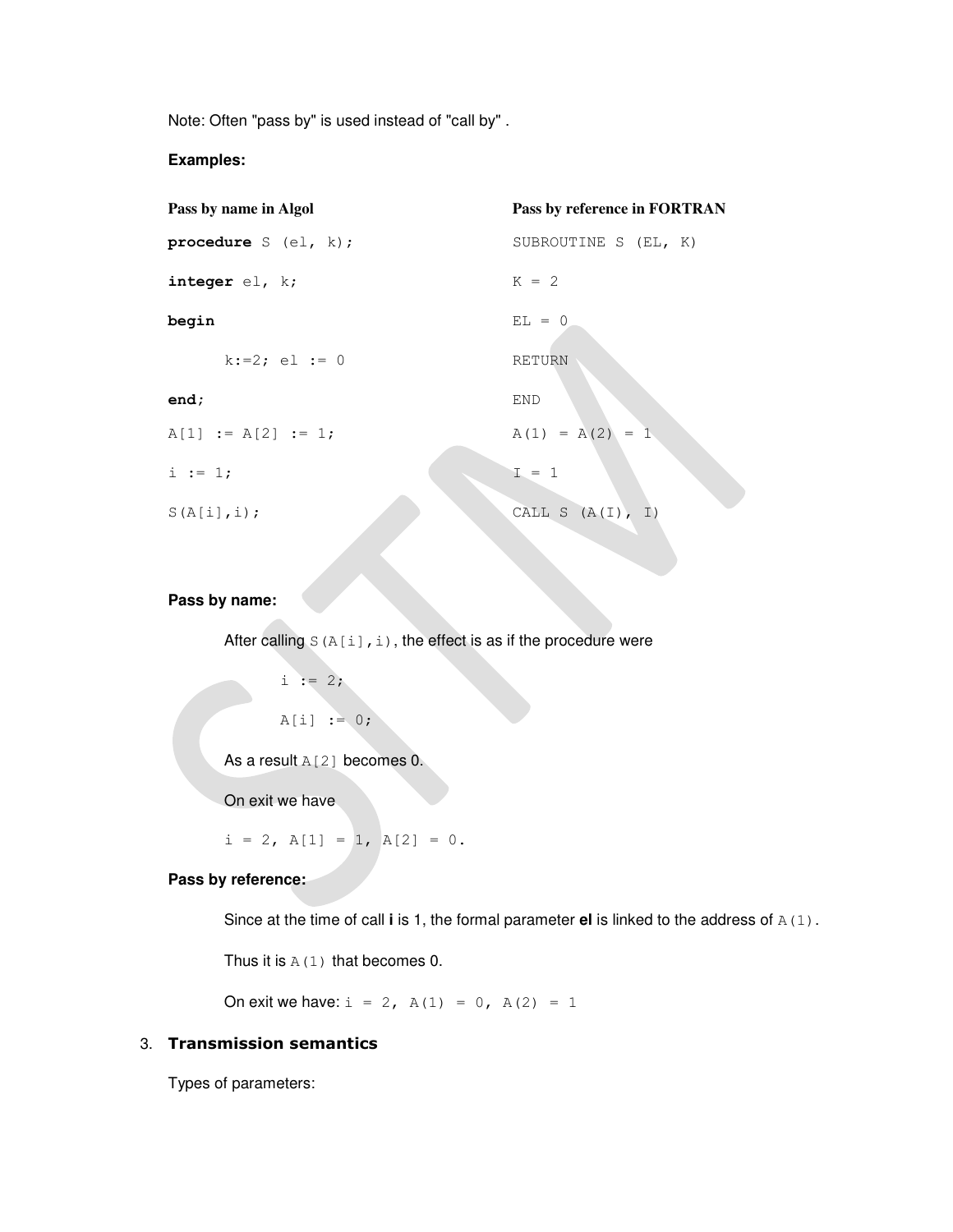input information output information (the result) both input and output

The three types can be accomplished by copying or using pass-by-reference

Return results:

Using parameters Using functions with a return value

# 4. **Implementation of parameter transmission**

Implementing formal parameters:

Storage - in the activation record Type:

> Local data object of type T in case of pass by value, pass by value-result, pass by result

Local data object of type pointer to T in case of pass by reference

Call by name implementation: the formal parameters are subprograms that evaluate the actual parameters.

Actions for parameter transmission:

o associated with the point of call of the subprogram

each actual parameter is evaluated in the referencing environment of the calling program, and list of pointers is set up.

o associated with the entry and exit in the subprogram

on entry:

copying the entire contents of the actual parameter in the formal parameter, or copying the pointer to the actual parameter

on exit:

copying result values into actual parameters or copying function values into registers

These actions are performed by *prologue* and *epilogue* code generated by the compiler and stored in the segment code part of the activation record of the subprogram.

Thus the compiler has two main tasks in the implementation of parameter transmission

- 3. It must generate the correct executable code for transmission of parameters, return of results, and each reference to a formal-parameter name.
- 4. It must perform the necessary static type checking to ensure that the type of each actualparameter data object matches that declared for the corresponding formal parameter

## **Explicit common environment**

This method of sharing data objects is straightforward.